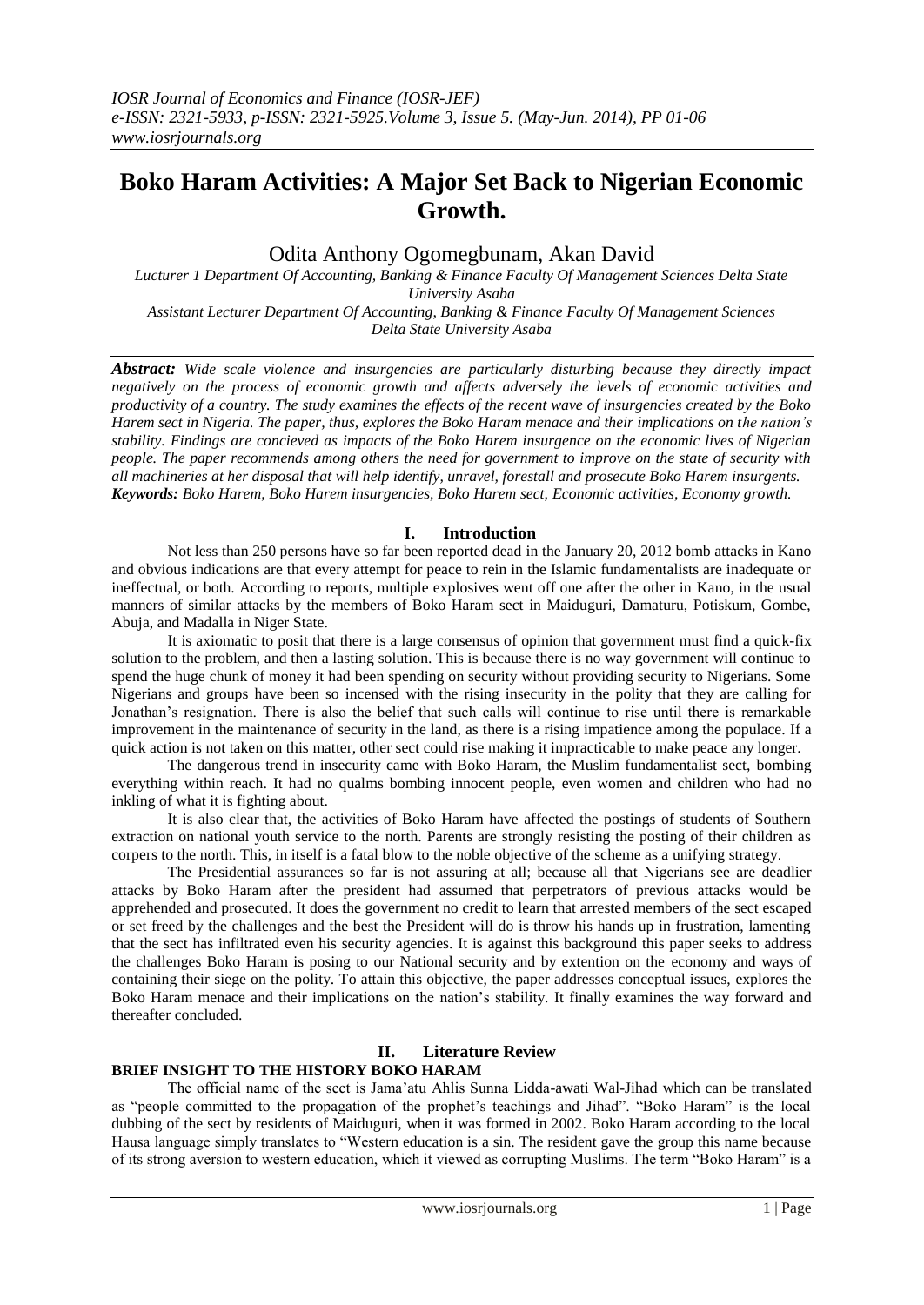derivative of the Hausa word *boko*, which means "Animist, western or otherwise non-Islamic education," while *haram* is a word with Arabic origin that figuratively means "sin".

History according to Wikipedia has it that, the group is said to have been in existence right from the 1960s but only started to draw attention in 2002. Ustaz Mohammed Yusuf is said to have assumed the leadership of the group in that year. In 2004, the group moved to Kanamma in Yobe State where a base was established and named "Afghanistan", from which attacks were launched at nearby police outposts and several police officers killed. Its leader, Yusuf, was very hostile to democracy and the secular educational system. He vowed then that the war, which is yet to start, would continue for a long time if the political and educational system are not altered or changed.

The believe of the SECT is contrast to modern findings. For example, accordin to Wikipedia, 2009 British Broadcasting Corporation (BBC, 2009) interview granted by Yusuf, who is believed to be the leader of the group. In the said interview, Yusuf declared that the belief that the world is spherical in shape is a sharp contradiction to Islamic thought and therefore should be rejected along with Darwinism and the theory that rain comes from water evaporated by the sun.

The Boko Haram sect are influenced and indoctrinated by the Koranic phrase that says "Anyone who is not governed by what Allah has revealed is among the transgressors." Boko Haram promotes the version of Islam that makes it "haram", or forbidden, for Muslims to participate in any political or social activity associated with western society. This activities that are "forbidden" or "haram" includes voting in elections, wearing shirts and trousers or receiving secular education. To Boko Haram, the Nigerian state is run by non-believers other wise referred to as "Infidel", even when the country had a Muslim president. Since the Sokoto caliphate that ruled parts of what is now northern Nigeria, Niger and Southern Cameroon, fell under British control in 1903, there has been a strong resistance among the Muslims in the area to western education. Several Muslim families still refuse to send their children to government – run "Western schools", and the problem is compounded by the ruling elites which does not see education as a priority. It is as a result of this that the Muslim cleric, Mohammed Yusuf, formed Boko Haram in Maiduguri, 2002. He established a religious complex that included a mosque and an Islamic school. Many poor Muslim families from across Nigeria and neighbouring countries enrolled their children in the school. Boko Haram is not only interested in education. The political goal is to create an Islamic state, and the school has been a recruiting ground and centre for Jihads to fight the state.

## **BOKO HARAM: THEIR MODUS OPERANDI AND LITANY OF ATTACKS**

We posit that brief explanation of the mode of operation of the Boko Haram and a carefully selected history of their numerous attacks will help us know the significance of this topic and why a quick intervention is highly necessary.

The first obvious attack linked to the Boko Haram group was the clash with the Nigerian Police in July, 2009. This was when the Nigerian Police started investigating the group, which was engineered by reports that the group was arming itself. Several leaders were arrested in Bauchi and this led to deadly clashes with security agencies in Nigeria that resulted in the death of about 800 people. Before these clashes, several Muslims leaders and at least one military official had warned the authorities about Boko Haram. The warnings were reportedly ignored.

Also, in the same 2009, the police clamped down on sect members who were ignoring a law requiring motorcyclists to wear helmets. That lead to a furious backlash. Police stations and government offices in Borno were burned to the ground, and hundreds of criminals released in a prison break, as the violence spread across northern Nigeria. There was a counter reaction by the government and army leading to the capture and eventual death of Yusuf in police custody. Five days of fighting left some 800 people dead.

Boko Haram leaders still cite Yusuf's death as one of the main factors driving the insurgency. The group remains fiercely anti government and anti authority and resentful of the decades of corrupt, poor governance that have impoverished its home region.

Invoking a table by Wikipedia would help further outline their numerous activities:

| <b>TIMELINE OF INCIDENTS</b> |                                                                                       |
|------------------------------|---------------------------------------------------------------------------------------|
| September 2010               | Bauchi prison break                                                                   |
| 31 December 2010             | December 2010 Abuja attack                                                            |
| 22 April 2011                | Boko Haram frees 14 prisoners during a jailbreak in Yola, Adamawa State               |
| 29 May 2011                  | May 2011 northern Nigeria bombings                                                    |
| 16 June 2011                 | The group claims responsibility for the 2011 Abuja police headquarters bombing        |
| 26 June 2011                 | Bombing attack on a beer garden in Maiduguri, leaving 25 dead and 12 injured          |
| 10 July 2011                 | Bombing at the All Christian Fellowship Church in Suleja, Niger State                 |
| 11 July 2011                 | The University of Maiduguri temporary closes down its campus citing security concerns |
| 12 August 2011               | Prominent Muslim Cleric Liman Bana is shot dead by Boko Haram                         |
| 26 August 2011               | 2011 Abuja bombing                                                                    |
| 4 November 2011              | 2011 Damaturu attacks                                                                 |
| 25 December 2011             | December 2011 Niger state bombings                                                    |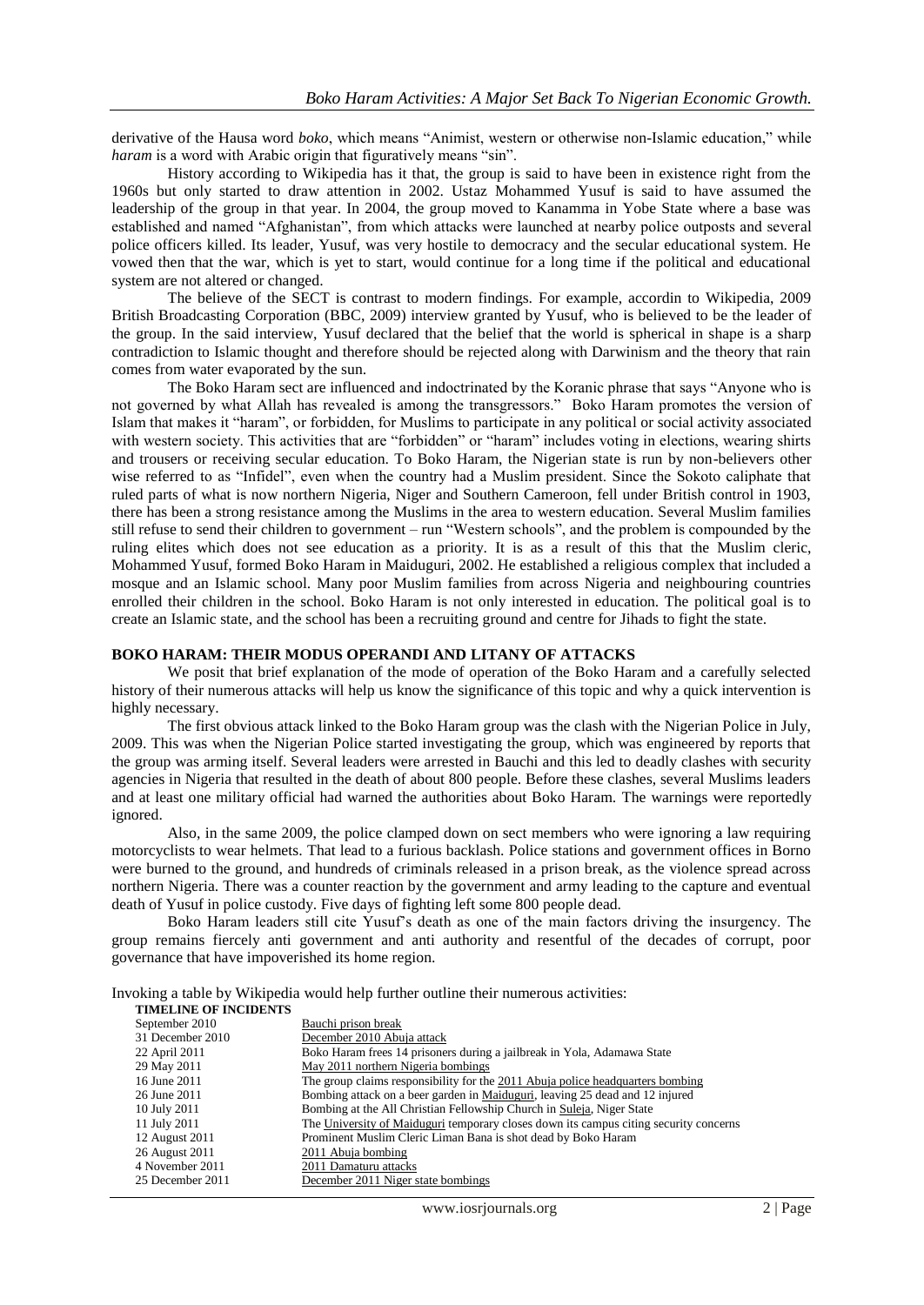| 5–6 January 2012<br>20 January 2012 | January 2012 Niger state attacks<br>January 2012 Kano bombings                                                               |
|-------------------------------------|------------------------------------------------------------------------------------------------------------------------------|
| 28 January 2012                     | Nigerian army says it killed 11 Boko Haram insurgents                                                                        |
| 8 February 2012                     | Boko Haram claims responsibility for a suicide bombing at the army headquarters in Kaduna.                                   |
| 16 February 2012                    | Another prison break staged in central Nigeria; 119 prisoners are released, one warden killed.                               |
| 8 March 2012                        | During a British hostage rescue attempt to free Italian engineer Franco Lamolinara and Briton                                |
|                                     | Christopher McManus, abducted in 2011 by a splinter group Boko Haram, both hostages were                                     |
|                                     | killed.                                                                                                                      |
| 31 May 2012                         | During a Joint Task Force raid on a Boko Haram den, it was reported that 5 sect members and a<br>German hostage were killed. |
| 3 June 2012                         | 15 church-goers were killed and several injured in a church bombing in Bauchi state. Boko                                    |
|                                     | Haram claimed responsibility through spokesperson Abu Qaqa.                                                                  |
| 17 June 2012                        | Suicide bombers strike three churches in Kaduna State. At least 50 people were killed.                                       |
| 17 June 2012                        | 130 bodies was found in Plateau State. It is presumed they were killed by Boko Haram members                                 |

#### **NEED/IMPORTANCE OF THE STUDY**

The study will help expose the magnitude of the insurgencies created, harnessed and inflicted on the national economy by the activities of the sect Boko Haram. The study will also provide government with policy insight as to the implications of the proposed options of dialogue and amnesty considerations and lastly the study will provide platform of possible pieces of advice for curtailing the menace of the Boko Haram sect.

#### **STATEMENT OF PROBLEM**

Indeed, the unity of Nigeria is seriously threatened by Boko Haram. However, the reality of this threat is worsen and manifested in the statements credited to some well placed northern Nigerians that no military action should be taken against the group. Rather than condemn this crime of Boko Haram against the Nigerian state and her people, these Northern Nigerians of Islamic faith are demanding for dialogue and amnesty for this fundamentalist sect. The question therefore is, is it right and proper to dialogue and grant amnesty to criminals that have declared war against the Nigerian state and the people? What purpose will dialogue and amnesty serve? What are the implications if government succumbs to this demand? Will this measure strengthen our national security? What impacts will dialogue and eventual amnesty have on Nigeria?

#### **OBJECTIVES**

In the light of the specified statement of problem, our study aimed at

- 1. To examine and address the challenges Boko Haram is posing to our Nation .
- 2. To evaluate the extent of its effect on the economy.
- 3. To assess the implications and purpose of the proposed dialogue and amnesty initiates of government.
- 4. To proffer possible solutions to the menace posed by the activities of Boko Haram in the economy.

#### **III. Discussion**

#### **IS NEGOTIATION THE ANSWER?**

According to the President of the Christian Association of Nigeria, Pastor Ayo Oritsejafor, on the 22nd of August 2012, He strongly advised the President of Nigeria not to go into any negotiation with the Boko Haram sect. He referred as unfortunate, a statement allegedly credited to the Minister of State for Foreign Affairs, Alhaji Nurudeen Muhammed, that Nigeria was the most populated Islamic nation in the world.

Furthermore, sighting the words of Philippe de Pontet (2012), an African analyst at the Eurasia Group, posits that Boko Haram's main aim appears to be humiliating Jonathan's government, tapping into an existing sense of grievance among Muslims in the north. He and other analysts say the government's heavy-handed response has played into Boko Haram's hands (Thomas and Kujenya, 2011:12).

"The impulse is to hit back hard and there are political pressures for a crackdown," de Pontet argues, "but Jonathan is so weak in the north that he needs to be careful not to alienate people there further" (Lister, 2012:14).

The ideology that Negotiation and probably amnesty will bring back peace is quite disappointing. It's gradually becoming a norm for the Nigerian Government to negotiate with terrorist no matter the number of souls that were killed during their exploits. Not quite long the government pulled through (that is if they have actually pulled through) the Niger – Delta saga, the same Government has settled for negotiation with a group that has brought so much sorrows to Nigerians. One could imaging the  $25<sup>th</sup>$  of December and  $1<sup>st</sup>$  of January, humans roasted like goat, instead of talking about justice, we are talking about negotiation. The implication therefore is, "every man for himself, don't die because you could be used as a bait to initiate a negotiation process".

How can an economy grow with such an unsecured environment. The Yoruba Unity Forum (YUF) BBCnews(2011), the umbrella body for all Yoruba sons and daughters,is trying to do something about the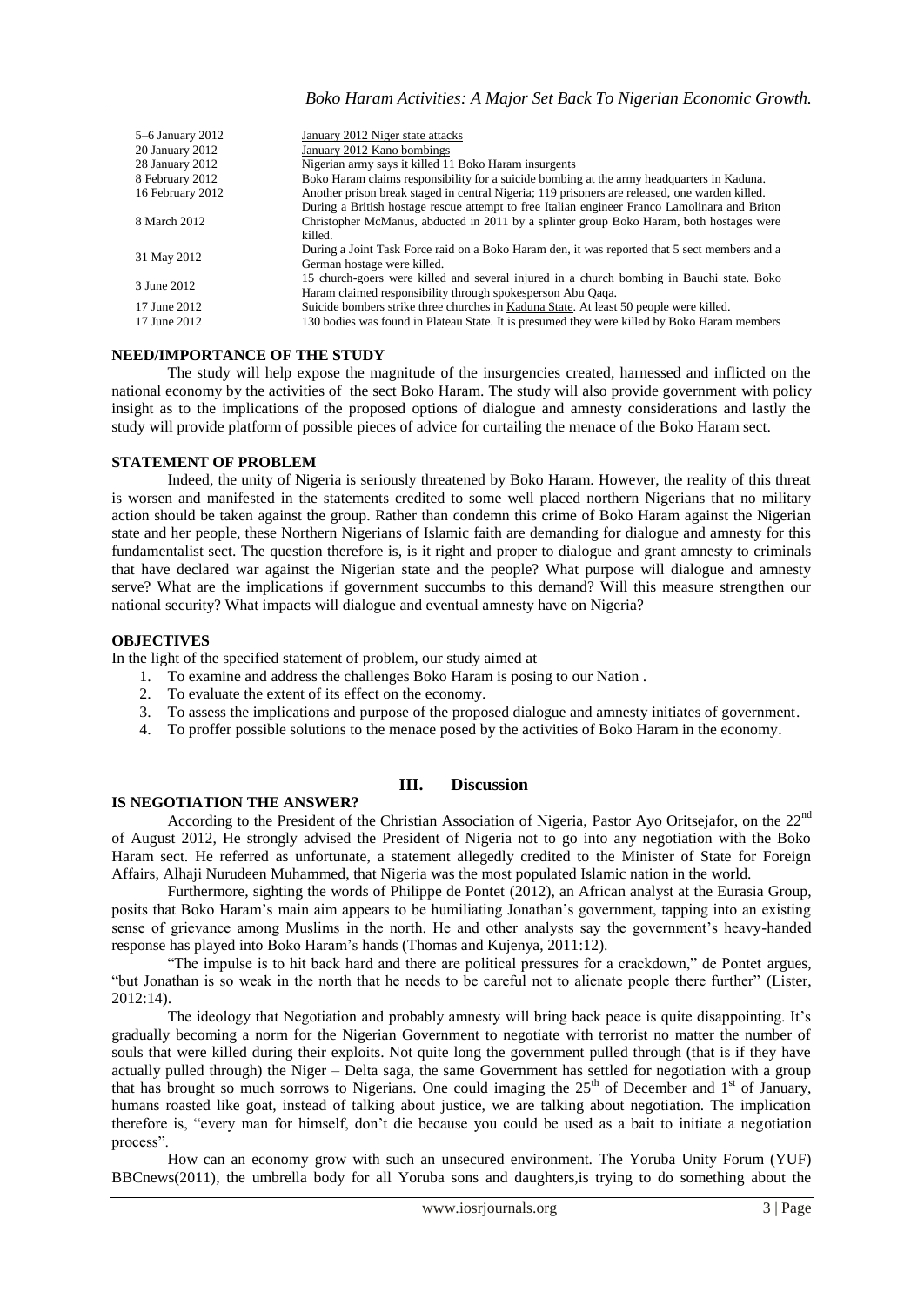insecurity in the environment, knowing the implications. They moved against possible incursion of the dreaded Boko Haram sect into the South-West region of the country in its general meeting, on Thursday the 23rd, 2012, at the Efunyela Hall, in Ikenne-Remo, Ogun State.

It's even more painful to know that some of the Governors in the North has put Boko Haram in their pay roll. According to report, in major newspapers recently, which was culled from an online publication, 247 ureports.com, a senior official of Boko Haram allegedly granted an interview detailing how the sect had been on the payroll of a few governors of the North. The unnamed official had claimed that the stoppage of the financial support by the new government in Kano had warranted the massive bomb attacks on the state. "Most of them pay us monthly to leave their state alone," he was quoted to have said.

In clear terms, Negotiation is not and can never be the answer to the solution of the crises of Boko Haram. Man is dynamic and as such ought to learn from past mistakes and not to repeat them. There is a popular saying that "it's only a mad man that does the same thing and expects a different result". The amnesty granted the Militants of the Niger Delta has not truly ended the crises. Huge amount are still been paid to the same group to guide the oil pipe lines, yet their nefarious activities has not ended.

## **FINDINGS.**

Findings from the study are reflective of the apparent impacts of the insurgencies on the Nation as related below.

#### **THE IMPACT OF BOKO HARAM ACTIVITIES ON THE ECONOMY**

Boko Haram's activity in the Northern states of the country has disrupted Economic activities to no small extent. Their activities in Kano, Kaduna, Bornu, Yobe and Bauchi is gradually changing the economic structure of the whole of northern Nigeria. Research by the Businessday newspaper indicates that if the violence persists, development in that region will be tampered and the gap between the North and other regions will widen further (BDN 2012).

The evidence and fast changing indices (in form of changing migration patterns, cost of insurance in the North, mass repatriation of funds, dearth in skilled labour etc) speaks volumes. In economic terms, what the insurrection created is a systemic distortion of existing economic patterns and structure in the Northern region.

It's a clear fact that each region in Nigeria compliments the other. What the North lacks in access to the sea, the south provides. The North wields 78 percent of Nigeria's land which supports most of Nigeria's agriculture (food, cash crops and livestock). The south-west's terrain supports both domestic and international commerce and provides an import/export rout. While the South-South and some parts of the South-East wield Nigeria's oil wealth. If Boko Haram's activities persist, this economic symphony will be altered significantly.

#### Increase in Migration

The increased intensity of bombings in the north necessitated a strategic mass movement of individuals from the most affected northern states especially in early 2012. This was accentuated by the uncertainties surrounding the fuel price crisis at the time. The movements were of a strange kind since both southerners and Northerners simultaneously moved from Boko Haram strong holds. While Northerners moved from the south-East in hundreds many relocated either to safe parts of the North or the South-West. Migrating Southerners were mostly women and children (moving to the South-East) who were sent away to safety by their husbands. The men, mostly businessmen stayed behind to defend their livelihood.

More people are still migrating and those that left are refusing to go back. There is no doubt that if the crisis persists, there will be significant dearth in professionals, artisans and commercial professionals in the region. Evidence shows that many professionals in the service sector and doctors have sort for transfer out of affected zones in the North ( AllAfrica,2012; BBCnews, 2012) . Some whose requests are not being honored and feel they cannot continue in the apprehension resigned on the back of pressure from relations. Those who remain do so because opportunities are few. One preliminary indication of the developing lacuna is that most vacancy announcements from the North (especially late last year) carried salaries; perhaps in an attempt to attract qualified individuals.

# Rent in the North

Rent in major metropolises in Kano, Bornu and Yobe reduced significantly as the crisis accelerated ( Cocks, 2012) . This is normal as population depletes. But the situation is expected to be different in regions where forced migrants flee to.

#### The Roads are Less Busy.

One of the most affected sectors of the Northern economy is transport. The effect of Boko Haram is felt more by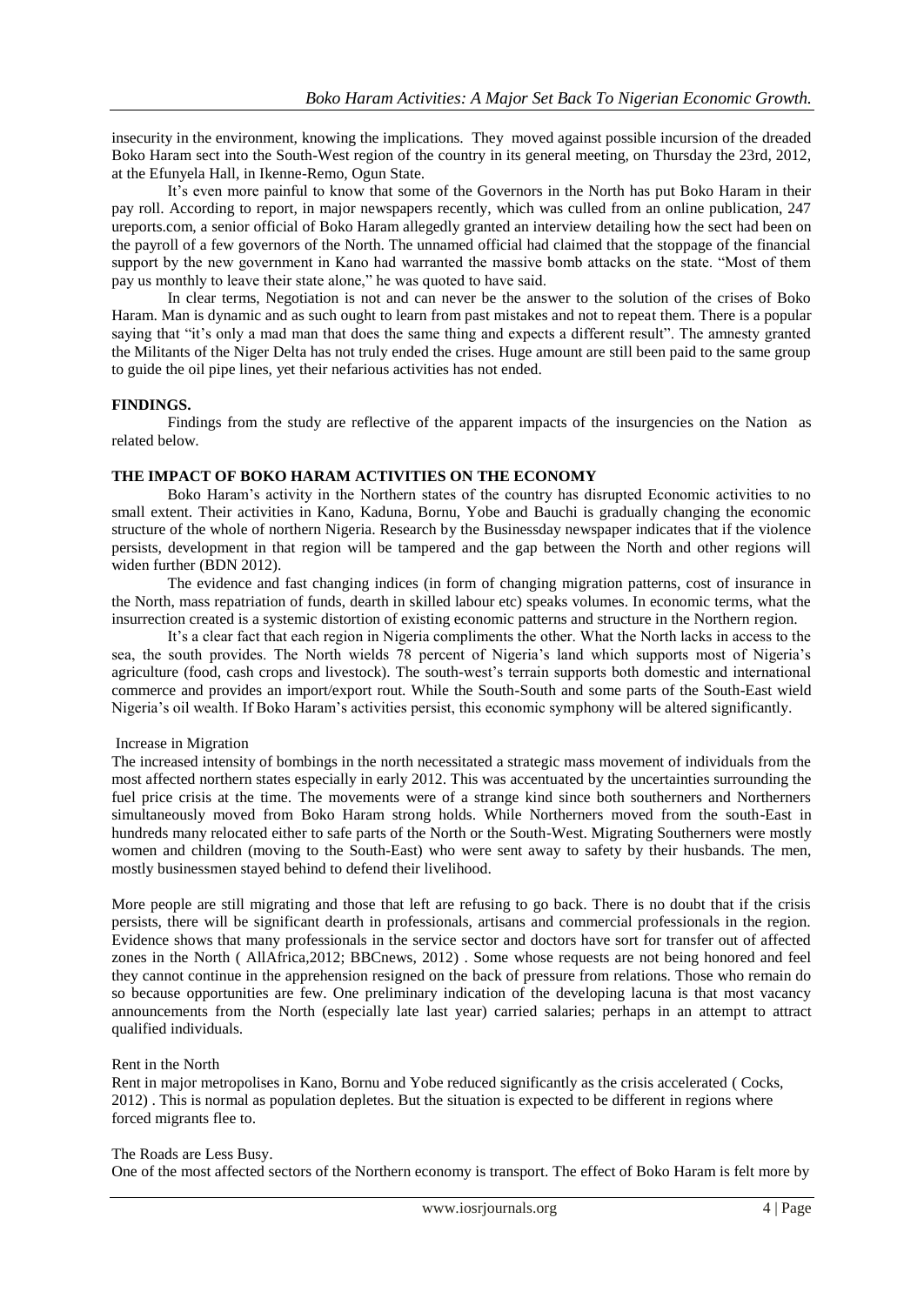those involved in the transportation of passengers from the South to the North and vice versa. Whether it is the 13-seater passenger bus operator or the 59-passenger luxury bus operator, the woes cut across.

Before the onslaught, most operators made at least two trips per week, on their vehicles. But at the moment, they hardly make one trip per week. Indeed, the level of activity in road transport has reduced abysmally. As of now, it requires twice as much effort to get a 13-seater bus full of passengers these days. Clearly, fewer individuals are travelling northward.

#### Markets are Scanty

People only go to the market when its necessary and the free flow of activities is gradually becoming history. How will business men and women make ends meet.

## Demand by The Boko Haram

In most northern cities, the most heavily guarded places are the police stations and military formations (BBC, 2011) . There are no soldiers or policemen on most streets, so people in those areas are at the mercy of violent people. The issue of dialogue is a very controversial one, because people view it from different perspective. While those that are experiencing the bombings and killings feels that military might of government would get down the Boko Haram, while those living far from north feel negotiation is weakness on the part of the government. It appears the Government has so far not proven her worth in this issue. Consequent to the fact that it appears every man is on his own in this case. Others feel that negotiation might be a good option but it can't be done without a sincerity of purpose from both sides. We have a lot of people benefiting from this carnage; there are security contractors and defence entrepreneurs. Security votes are spent in the name of ensuring security by the states and federal government. And even in the 2012 budget, about 25 per cent of the resources that ought to have gone to health, education and infrastructure has been diverted to security. This is the problem. So much money has been spent, yet the insurgents have not been defeated. You don't expect a government that is not sincere to achieve peace. I believe this could be one of the reasons it has been difficult all this while to achieve a ceasefire.

However, the big question is, what is their major demand? "That the President should convert to Muslim and that the nation be governed by Sharia Law". Freedom of worship is allowed even in most muslim nations. This automatically makes their demand non negotiable.

A government that can not protect her citizenry should simply resign and leave the sit for a stronger, more considerate and sincere government. In our own opinion, we do not think the people of Nigeria need a President that could only increase fuel on the first of January after a brutal bomb explosion that took place on the 25<sup>th</sup> of December, the previous year. So much money is being spent on security that obviously do not exist.

# **Recommendations/Suggestions**

In the light of the above sections on discussion and findings we here by recommend that:

- An urgent frantic solution devoid of any kind of bias be taken.
- The President should point out the sponsors of the Boko Haram who are members of his cabinet. As he rightly told the good people of this country that he knows them.
- There should be an investigating committee, comprising of top and experienced military personnel whose duty should be to find out if this whole saga is political or religious and what is the intension of the pioneers.
- Cases of violence should be taken seriously, the consequence should be nothing less than DEATH to the perpetrators. This include kidnapping, armed robbery and the likes.
- Government should plant security personnel in virtually every areas in the states (especially the northern states) that are prone to attacks by these insurgents. This could forestall the ability to group and regroup by Boko Haram members to launch an attack.
- Every citizen should be sensitized on the need to be security conscious. People should be apt to report to the police any suspicious movement or strange actions in their localities.
- Giving money to the same Niger Delta people you granted amnesty to guide the oil pipelines is ridiculous. So much money is spent in that direction yet they say PETROLEUM PRODUCTS must increase. We suggest that every unnecessary expenses in the name of settling insurgents, branded negotiations should stop .
- Employment should be a major agenda of government. Qualified people should be employed in order to avoid a pool of unemployed individuals as ready and easy recruits for the nefarious activities of the Boko Haram sect.